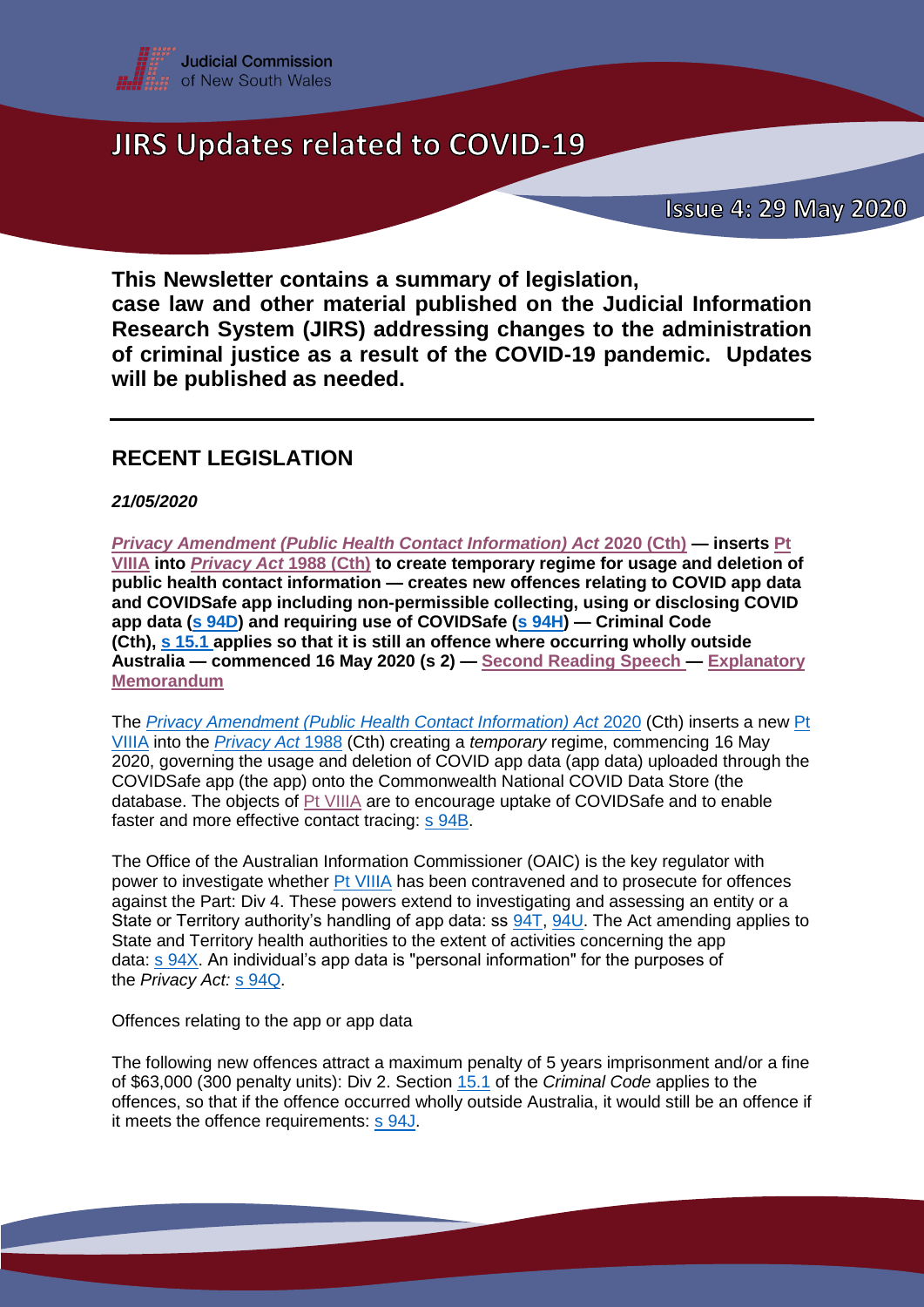

#### *2/*

- Non-permissible collection, use or disclosure It is an offence to collect, use or disclose app data where not permitted: s [94D\(1\).](https://www.legislation.gov.au/Details/C2020A00044) Permissible persons and purposes are set out in  $s$  [94D\(2\)](https://www.legislation.gov.au/Details/C2020A00044) and include the investigation of whether Pt VIIIA has been contravened or for prosecuting a person for an offence against the Part  $(s 94D(2)(e))$  $(s 94D(2)(e))$ .
- Upload app data without consent It is an offence to upload, or cause the upload of, app data without consent being given to the upload by the app user or, on the user's behalf, by his or her parent, guardian or carer: s [94E.](https://www.legislation.gov.au/Details/C2020A00044)
- Retain or disclose uploaded data outside Australia It is an offence to retain app data on a database outside Australia: s [94F\(1\).](https://www.legislation.gov.au/Details/C2020A00044) A further offence is committed if the app data is disclosed to another person, not employed by a State or Territory health authority, who is outside Australia and the data is not disclosed for the purpose of undertaking contact tracing: s [94F\(2\).](https://jirs.judcom.nsw.gov.au/php/legn_docs.php?path=currlaw/cthact/2020-44&anchor=sch1div2cl94f)
- Decrypt encrypted COVID app data It is an offence to decrypt encrypted app data stored on a communication device: s [94G.](https://www.legislation.gov.au/Details/C2020A00044)
- Require use of COVIDSafe It is an offence to require another person to download the app, have the app in operation or, consent to uploading app data to the database: s [94H\(1\).](https://www.legislation.gov.au/Details/C2020A00044) It is also an offence to refuse to enter into, or continue, a contract or arrangement with another person (including an employment contract); take adverse action (within the meaning of the *[Fair](http://www6.austlii.edu.au/cgi-bin/viewdb/au/legis/cth/consol_act/fwa2009114/)  [Work Act](http://www6.austlii.edu.au/cgi-bin/viewdb/au/legis/cth/consol_act/fwa2009114/)* 2009) against another person; refuse to allow another person to enter either public premises or those the other person has a right to enter; refuse to allow another person to participate in an activity; or refuse to receive or provide goods or services, on the grounds the other person has not downloaded or operated the app, or consented to uploading the data: ss [94H\(2\)\(a\)-\(i\).](hhttps://www.legislation.gov.au/Details/C2020A00044)

### **Repeal**

[Pt VIIIA](https://www.legislation.gov.au/Details/C2020A00044) will be repealed 90 days after the Health Minister (Cth) makes a determination under s [94Y\(1\)](https://www.legislation.gov.au/Details/C2020A00044) on the basis the app is no longer required to prevent or control, or is no longer effective in preventing or controlling the entry, emergence, establishment or spread, of COVID-19 in Australia. Reports on the operation and effectiveness of the app and the database will occur on a six-monthly basis starting as soon as practicable after the end of the 6 month period from 16 May 2020: s [94ZA.](https://www.legislation.gov.au/Details/C2020A00044)

Note: Similar provisions concerning the collection, use, disclosure, treatment and decryption of the app data and coercing the use of the app were formerly made in a determination under s [477\(1\)](https://www.legislation.gov.au/Details/C2017C00303) of the *Biosecurity Act* 2015. This determination was repealed on 16 May 2020.

**\_\_\_\_\_\_\_\_\_\_\_\_\_\_\_\_\_\_\_\_\_\_\_\_\_\_\_\_\_\_\_\_\_\_\_\_\_\_\_\_\_\_\_\_\_\_\_\_\_\_\_\_\_\_\_\_\_\_\_\_\_\_\_\_\_\_\_\_\_**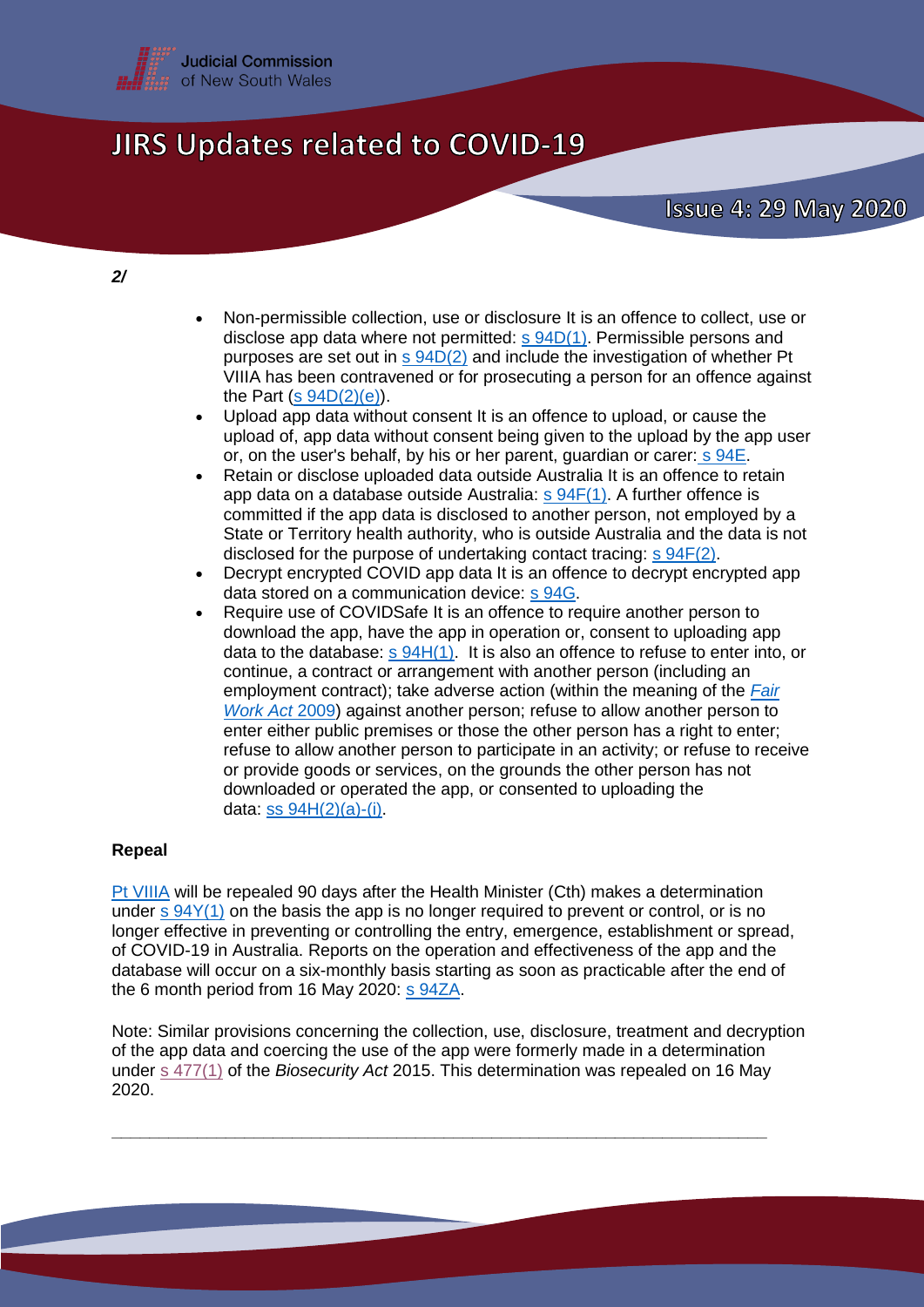

**Issue 4: 29 May 2020** 

*3/*

*18/05/2020*

*[COVID-19 Legislation Amendment \(Emergency Measures—Miscellaneous\)](https://www.parliament.nsw.gov.au/bill/files/3745/Passed%20by%20both%20Houses.pdf)* 

*Act* **[2020](https://www.parliament.nsw.gov.au/bill/files/3745/Passed%20by%20both%20Houses.pdf) — introduces temporary measures as result of COVID-19 pandemic — amends** *Children (Community Service Orders) Act* **1987 to enable court to order community service, where unavailable due to pandemic, if satisfied work will become available during period of order — amends** *Crimes (Administration of Sentences) Act* **1999 to provide parole authority with additional powers for offenders sentenced to 3 years imprisonment or less — amends** *Mental Health Act* **2007 to allow assessments by audio visual link — amends various Acts to allow authorised officers to authorise persons to answer questions by audio/audio visual link — commenced on 14 May 2020 (other than Sch 1.12) (see s 2, LW 11.05.2020) — [Second Reading](https://www.parliament.nsw.gov.au/Hansard/Pages/HansardResult.aspx#/docid/)  [Speech](https://www.parliament.nsw.gov.au/Hansard/Pages/HansardResult.aspx#/docid/) — [Explanatory Note](https://www.parliament.nsw.gov.au/bill/files/3745/XN%20COVID-19%20Legislation%20Amendment%20(Emergency%20Measures%E2%80%94Miscellaneous)%20Bill%202020.pdf)** 

The *COVID-19 Legislation Amendment (Emergency Measures—Miscellaneous) Act* 2020 makes amendments to various Acts, the most relevant of which are discussed below and which commenced on 14 May 2020.

*Children (Community Service Orders) Act* 1987: [Sch 1.4](https://www.parliament.nsw.gov.au/bill/files/3745/Passed%20by%20both%20Houses.pdf)

If community service work cannot be provided to a child as a result of the COVID-19 pandemic, new s 9A enables a court to make a children's community service order if it is satisfied that community service work will become available during the period of the proposed order.

New s 14A provides that, during the COVID-19 pandemic, a person may present by audio, or audio visual, link for the purpose of enabling the administration of a community service order to be commenced. These amendments expire on 26 September 2020 unless prescribed by regulation, but no later than 26 March 2021.

*Crimes (Administration of Sentences) Act* 1999: [Sch 1.8](https://www.parliament.nsw.gov.au/bill/files/3745/Passed%20by%20both%20Houses.pdf)

New s 159 applies to an offender who is sentenced to imprisonment for 3 years or less and who is in custody following revocation of their statutory parole or parole order under s 159 and permits the State Parole Authority to make an order releasing an offender on parole in the same way as it can for an offender sentenced to more than 3 years imprisonment: s 159(3) applying Div 2, Pt 6.

Savings and transitional provisions: new s 137 validates anything done by the State Parole Authority between 26 February 2018 and the commencement of the proposed amendments if it would have been valid had the proposed amendments been in force: Sch 5, Pt 26, cl 137.

*Mental Health Act* 2007: [Sch 1.21](https://www.parliament.nsw.gov.au/bill/files/3745/Passed%20by%20both%20Houses.pdf)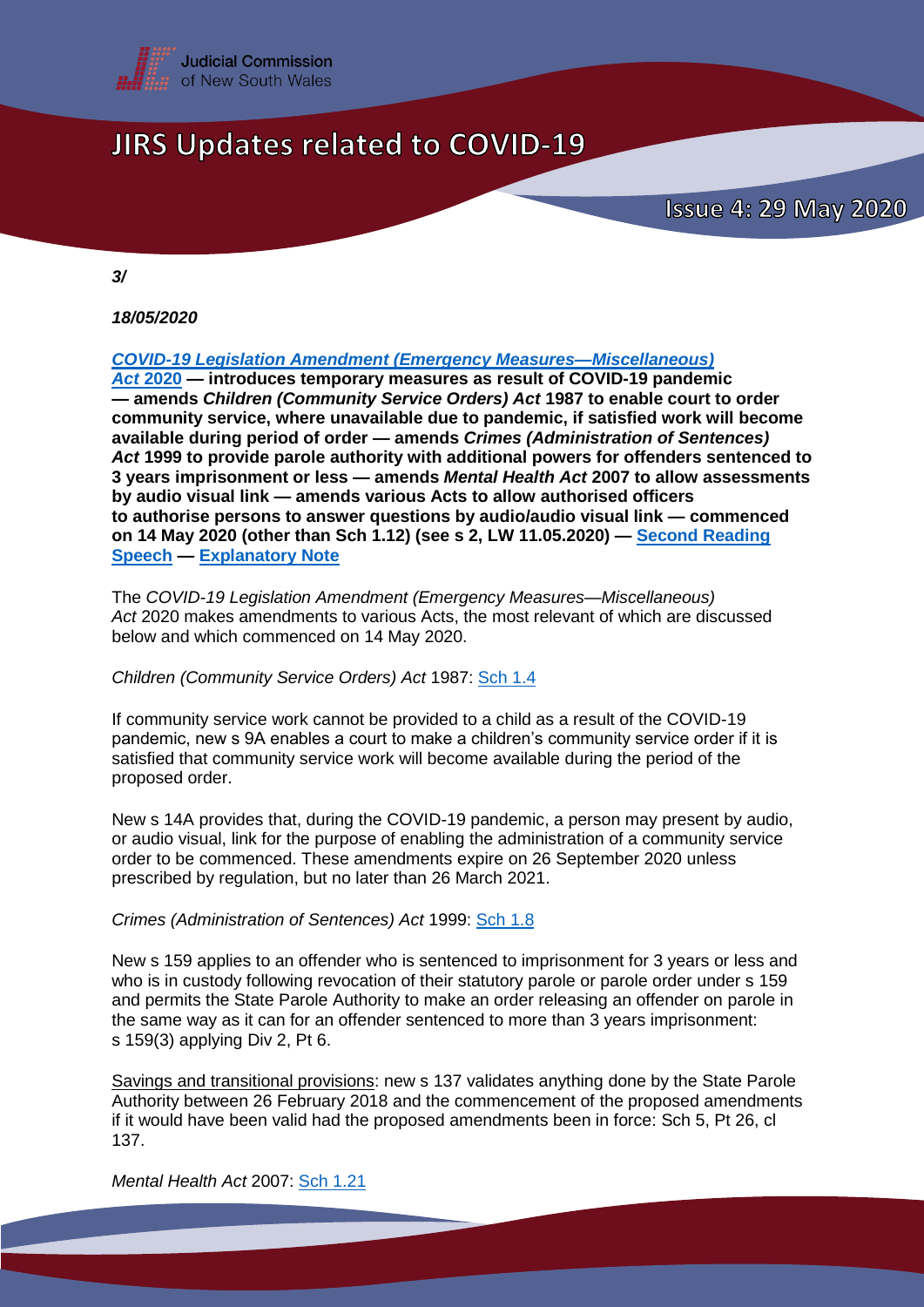

### *4/*

New s 203 enables an assessment of a person detained in a mental health facility to be carried out by a medical practitioner or accredited person via audio visual link, for the purposes of determining under s 27 whether the person is a mentally ill person or mentally disordered person. Assessments may be done by audio visual link only if it is necessary because of the COVID-19 pandemic and if the assessment can be carried out with sufficient skill or care by audio visual link so as to form the required opinion about the person: s 203(3).

These amendments expire on 26 September 2020 unless prescribed by regulation, but no later than 26 March 2021.

### **Powers of authorised officers**

A number of Acts are amended to allow authorised officers to authorise a person whom the officer suspects on reasonable grounds has knowledge about a certain matter to answer questions about the matter using an audio link or audio visual link.

The Acts that are amended are:

- *Biodiversity Conservation Act* 2016: Sch 1.3 amends s [12.19](https://www.legislation.nsw.gov.au/#/view/act/2016/63/whole)
- Crown Land Management Act 2016: Sch 1.9 amends s [10.23](https://www.legislation.nsw.gov.au/#/view/act/2016/58/part10/div10.6/sec10.23)
- *Environmental Planning and Assessment Act* 1979: Sch 1.11 amends s [9.23](https://www.legislation.nsw.gov.au/#/view/act/1979/203/whole)
- *Fisheries Management Act* 1994: Sch 1.14 amends s [256](https://legislation.nsw.gov.au/#/view/act/1994/38/historical2016-05-13/part9/div3/sec256)
- *Mining Act* 1992: Sch 1.22 amends s [248L](https://www.legislation.nsw.gov.au/#/view/act/1992/29/part12/div1b/sec248l)
- *Protection of the Environment Operations Act* 1997: Sch 1.25 amends s [203](https://www.legislation.nsw.gov.au/#/view/act/1997/156/chap7/part7.5/sec203)

**\_\_\_\_\_\_\_\_\_\_\_\_\_\_\_\_\_\_\_\_\_\_\_\_\_\_\_\_\_\_\_\_\_\_\_\_\_\_\_\_\_\_\_\_\_\_\_\_\_\_\_\_\_\_\_\_\_\_\_\_\_\_\_\_\_\_\_\_\_**

*Water Management Act* 2000: Sch 1.33 amends s [338B](https://legislation.nsw.gov.au/#/view/act/2000/92/chap7/part2/div2/sec338b)

The amendments to these Acts regarding the powers of authorised officers are repealed on 13 November 2020.

### *18/05/2020*

#### *[COVID-19 Legislation Amendment \(Emergency Measures—Attorney General\)](https://legislation.nsw.gov.au/#/view/act/2020/4/sch1)*

*Act* **[2020](https://legislation.nsw.gov.au/#/view/act/2020/4/sch1) — introduces temporary measures as result of COVID-19 — amends** *Court Security Act* **2005 to enable court security officers to determine whether a person is suffering from COVID-19 — amends** *Criminal Procedure Act* **1986 to allow accused persons to lodge written plea — amends** *Electronic Transactions Act* **2000 to expand regulation-making power with regards to processing of documents amends** *Evidence (Audio and Audio Visual Links) Act* **1998 to further provide for use of audio visual links in court proceedings during COVID-19 — amends** *Sheriff Act* **2005 to enable sheriff's officers to assist agencies in their COVID-19 response —**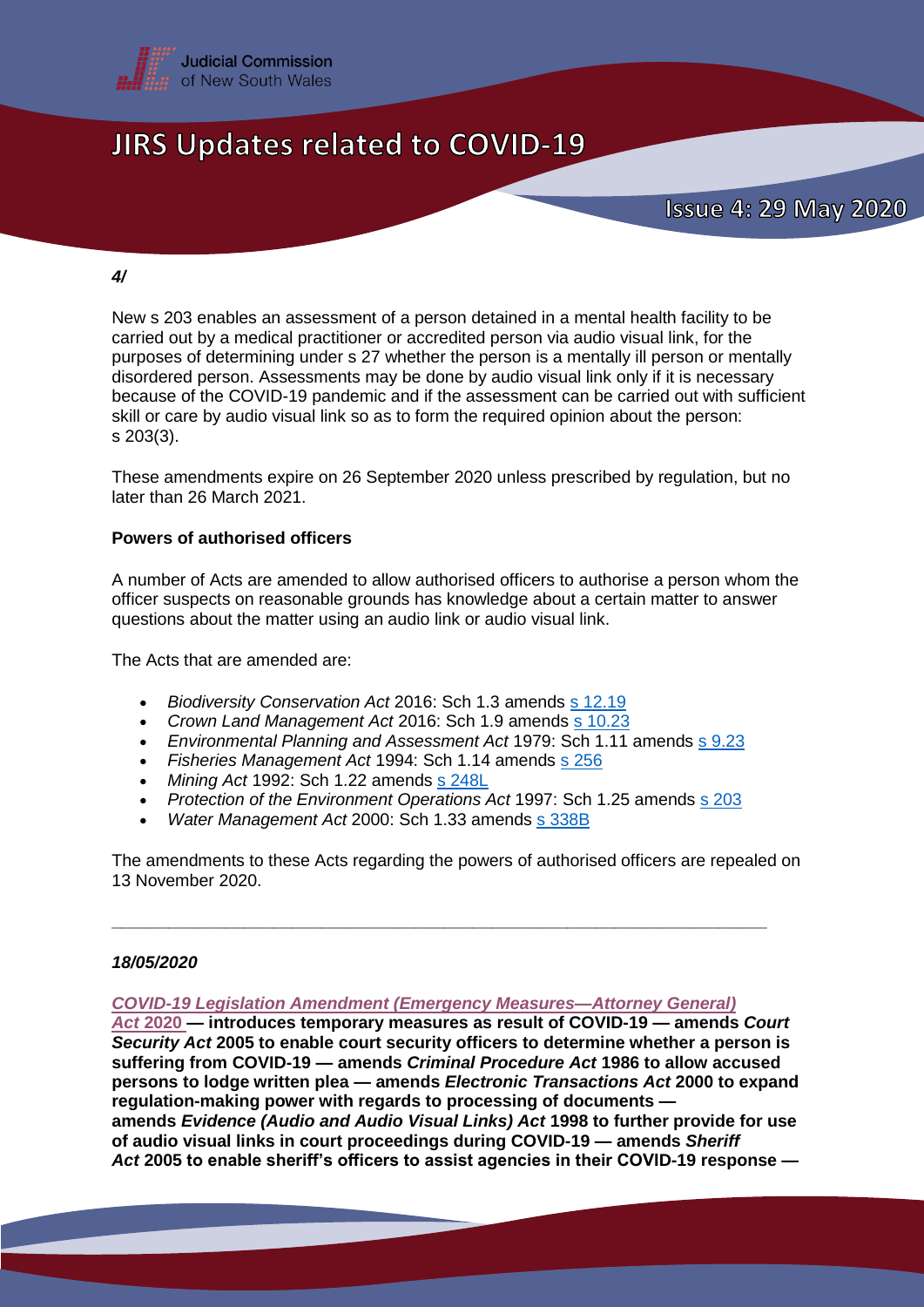

*5/*

**commenced on 14 May 2020 (see s 2, LW 11.05.2020) — [Second Reading](https://www.parliament.nsw.gov.au/Hansard/Pages/HansardResult.aspx#/docid/)  [Speech](https://www.parliament.nsw.gov.au/Hansard/Pages/HansardResult.aspx#/docid/) — [Explanatory Note](https://www.parliament.nsw.gov.au/bill/files/3746/XN%20COVID-19%20Legislation%20Amendment%20(Emergency%20Measures%E2%80%94Attorney%20General)%20Bill%202020.pdf)**

The *[COVID-19 Legislation Amendment \(Emergency Measures—Attorney General\)](https://legislation.nsw.gov.au/#/view/act/2020/4/sch1)  Act* [2020](https://legislation.nsw.gov.au/#/view/act/2020/4/sch1) makes amendments to various Acts administered by the Attorney General in response to the COVID-19 pandemic. The Act commenced on the date of assent (14 May 2020).

*Court Security Act* 2005: [Sch 1.1](https://legislation.nsw.gov.au/#/view/act/2020/4/sch1)

[Division 1A](https://legislation.nsw.gov.au/#/view/act/2020/4/sch1) is inserted into Pt 3 to enable a security officer to make requirements of persons entering or in court premises, to determine whether a person is suffering from a symptom related to COVID-19 or is likely to have been exposed to COVID-19, including enabling court security officers to use thermal imaging scans or contactless thermometers to check a person's temperature: s 12D. Requirements may also be made to refuse a person entry to the court premises or to leave the court premises: s 12E. If a security officer makes a requirement of a person in accordance with s 12E(3), the person must comply with the requirement. Maximum penalty — 5 penalty units: s 12E(4).

If the person is a juror on a jury panel, and they do not comply with a scan, temperature check or answer questions about their health under s 12D(1), the matter should be referred to the relevant judicial officer or coroner: s 12F. Section 12G provides for a notification process if a person is required to leave the court premises under Division 1A or refused entry to the court premises and the person was required to attend court on that day.

The amendment is repealed on 26 September 2020 unless the regulations prescribe a later date for the repeal, not being later than 26 March 2021. *Criminal Procedure Act* 1986: [Sch](https://legislation.nsw.gov.au/#/view/act/2020/4/sch1)  [1.2](https://legislation.nsw.gov.au/#/view/act/2020/4/sch1)

Section 182 is amended to provide that an accused person who has been served with a court attendance notice and who has been granted or refused bail, or in relation to whom bail has been dispensed with, is not prevented from lodging a written plea of guilty or not guilty under s 182 of the *Criminal Procedure Act* 1986.

The provision ceases to have effect (and is automatically repealed) on the day that Ch 7, Pt 5 (Response to COVID-19 pandemic) of the *[Criminal Procedure Act](http://classic.austlii.edu.au/au/legis/nsw/consol_act/cpa1986188/)* is repealed, being 26 September 2020 or a later day prescribed by the regulations but not later than 26 March 2021 (see s 367).

*Electronic Transactions Act* 2000: [Sch 1.3](https://legislation.nsw.gov.au/#/view/act/2020/4/sch1)

Section 17 is amended to allow for the making of regulations that modify or suspend requirements, permissions or arrangements in relation to certification, execution, production, filing, lodgement or service of documents and imposing of requirements relating to the form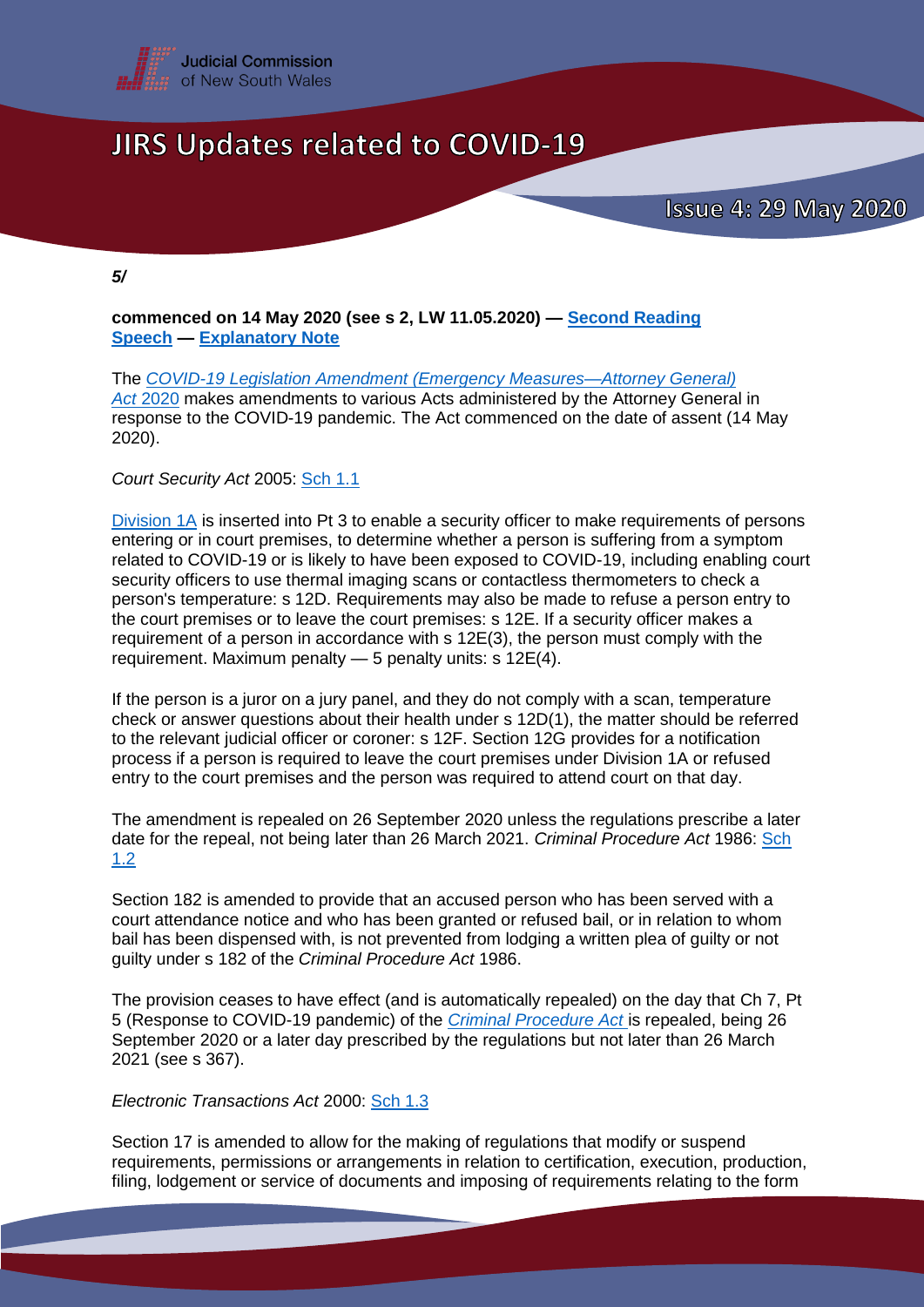

*6/*

and content of a document and processes for making a document and other related matters.

*Evidence (Audio and Audio Visual Links) Act* 1998: [Sch 1.4](https://legislation.nsw.gov.au/#/view/act/2020/4/sch1)

[Section 22C](https://legislation.nsw.gov.au/#/view/act/2020/4/sch1) is amended to further provide for the use of audio visual link in court proceedings during COVID-19.

New subsections 22C(2A), (3A) provide for an accused person who is not in custody to appear by AVL in certain proceedings. Section 22C(6) makes this power subject to the direction being in the interests of justice, having regard to the public health risk posed by COVID-19, the efficient use of court resources and any other relevant matter. The requirement that AVL facilities be available and that the party must be able to communicate with their legal representative privately also apply.

A note inserted after s 22C(1) makes it clear that the *Evidence (Audio and Audio Visual Links) Act* 1998 continues to apply to proceedings that are not covered by the COVID-19 special provisions.

Subsections 22C(4), (5) restore the existing arrangements for government agency witnesses, under which a government agency witness is to give evidence by way of audio visual link unless the court otherwise directs.

Section 22C(9) makes it clear that the the appearance of witnesses in proceedings by way of audio visual link does not apply to an accused person giving evidence in proceedings concerning an offence allegedly committed by the accused person.

*Sheriff Act* 2005: [Sch 1.5](https://legislation.nsw.gov.au/#/view/act/2020/4/sch1)

[Section 7C](https://legislation.nsw.gov.au/#/view/act/2020/4/sch1) is inserted to allow the Sheriff, with the approval of the Secretary of the Department of Communities and Justice, to enter into an agreement with the head of another public service agency to enable a sheriff's officer to assist that other agency in its COVID-19 pandemic response (s 7C(2)). The amendment grants a sheriff's officer the power to issue directions to persons when providing that assistance (s 7C(4)). Failure to comply with a direction is an offence under s 7C(7). Maximum penalty — 10 penalty units.

Under subsections 7C(9), 10, a sheriff's officer may also, in limited circumstances, enter premises or arrest or detain a person if the person has failed to comply with a direction or the officer believes on reasonable grounds that it is necessary because the power must be exercised urgently or a direction will be insufficient.

These powers will only be available in connection with premises at which a person is required to reside pursuant to an order under the *[Public Health Act](https://www.legislation.nsw.gov.au/#/view/act/2010/127)* 2010 relating to COVID-19 or other premises prescribed by the regulations: s 7C(14).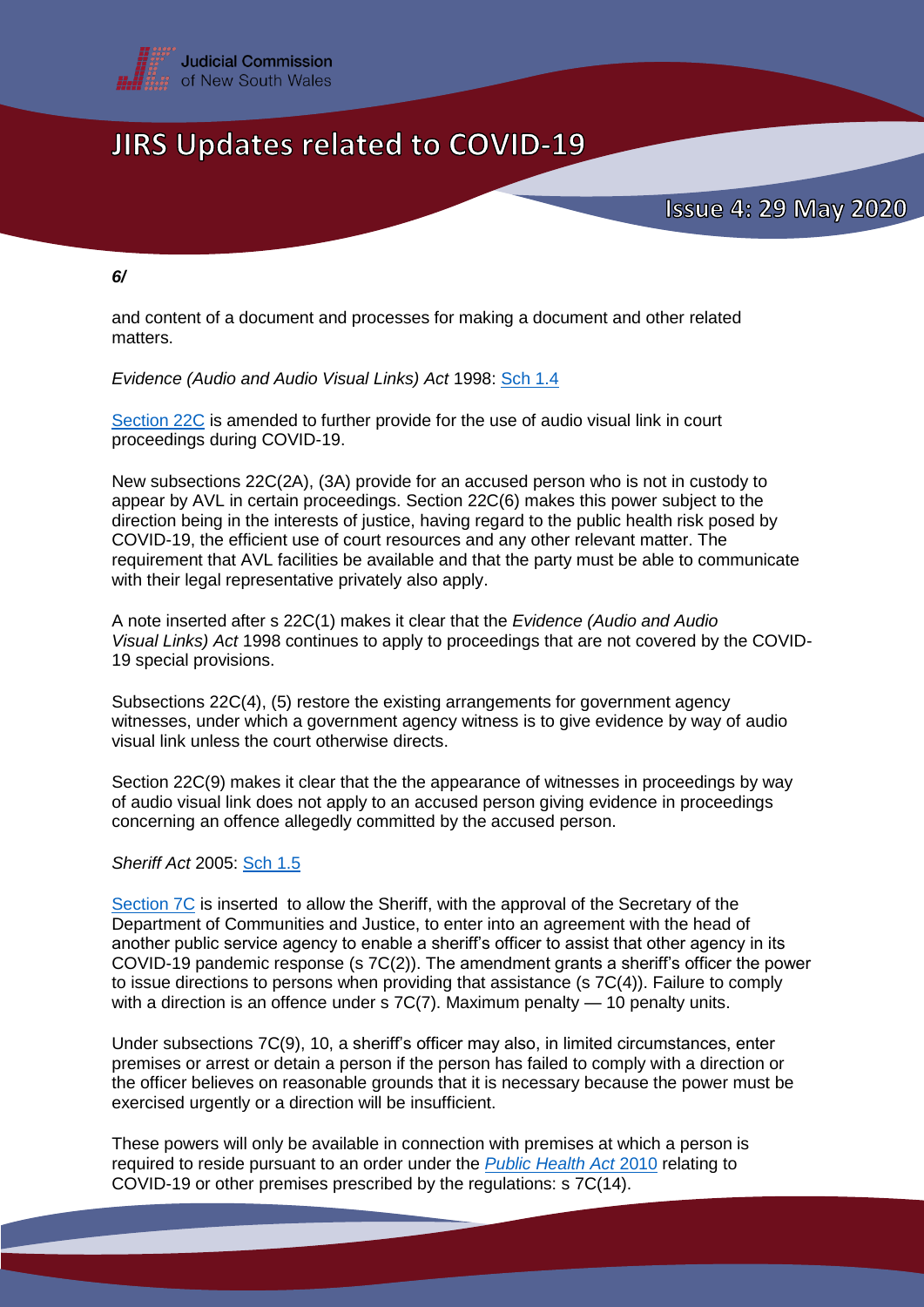

*7/*

This section has effect for the prescribed period, that is until 26 September 2020 or a later day prescribed by the regulations but not later than 26 March 2021: s 17C(14).

**\_\_\_\_\_\_\_\_\_\_\_\_\_\_\_\_\_\_\_\_\_\_\_\_\_\_\_\_\_\_\_\_\_\_\_\_\_\_\_\_\_\_\_\_\_\_\_\_\_\_\_\_\_\_\_\_\_\_\_\_\_\_\_\_\_\_\_\_**

### **RECENT CASES**

### *29/05/2020*

**Sentencing — historical child sexual offences — sentence not manifestly excessive notwithstanding strong subjective case — evidence relating to COVID-19 pandemic not fresh evidence and not admissible to support manifest excess ground — risks of COVID-19 in prison system moderated by controls introduced by Corrective Services —** *Cabezuela v R* **[\[2020\] NSWCCA 107](http://www.austlii.edu.au/cgi-bin/viewdoc/au/cases/nsw/NSWCCA/2020/107.html)**

**Editor's Note: this Recent Law item deals only with the applicant's appeal so far as it relates to the COVID-19 pandemic.**

The applicant was convicted of 27 historical child sexual offences and sentenced to an aggregate sentence of 28 years imprisonment with a non-parole period of 18 years.

The applicant appealed his sentence on grounds including that having regard to the COVID-19 pandemic and its relationship to the applicant's advanced age (79 years at sentence), poor health status and custodial arrangements, the sentence was manifestly excessive. The applicant sought leave to introduce fresh evidence to support this ground.

The Court (Walton J; Hoeben CJ at CL and Harrison J agreeing) dismissed the appeal.

The aggregate sentence is not manifestly excessive: [115], [131]ff.

The evidence sought to be led by the applicant relating to the COVID-19 pandemic is not fresh evidence, in the sense that there was any material relating to COVID-19 that existed at the time of the applicant's sentence proceedings, the import of which was not known or not fully appreciated. Thus, as a matter of general principle, the evidence would not be admissible in this appeal: [124], [126], Borg v R [2020] NSWCCA 67 at [46].

Similar issues relating to COVID-19 were raised in the sentence appeal in *Scott v R* [\[2020\]](https://www.caselaw.nsw.gov.au/decision/5ea619e3e4b0f66047ed8d41)  [NSWCCA 81.](https://www.caselaw.nsw.gov.au/decision/5ea619e3e4b0f66047ed8d41) However, the Court was not required to consider the application of those principles because, in contrast to this case, a conclusion was reached that the sentence imposed was manifestly excessive. Rather, the evidence as to the implications of COVID-19 was taken into account for the purposes of re-sentencing. The authorities referred to in Scott (at [163]) did not provide a basis for admitting evidence on the implications of COVID-19 on sentencing: [129]–[130].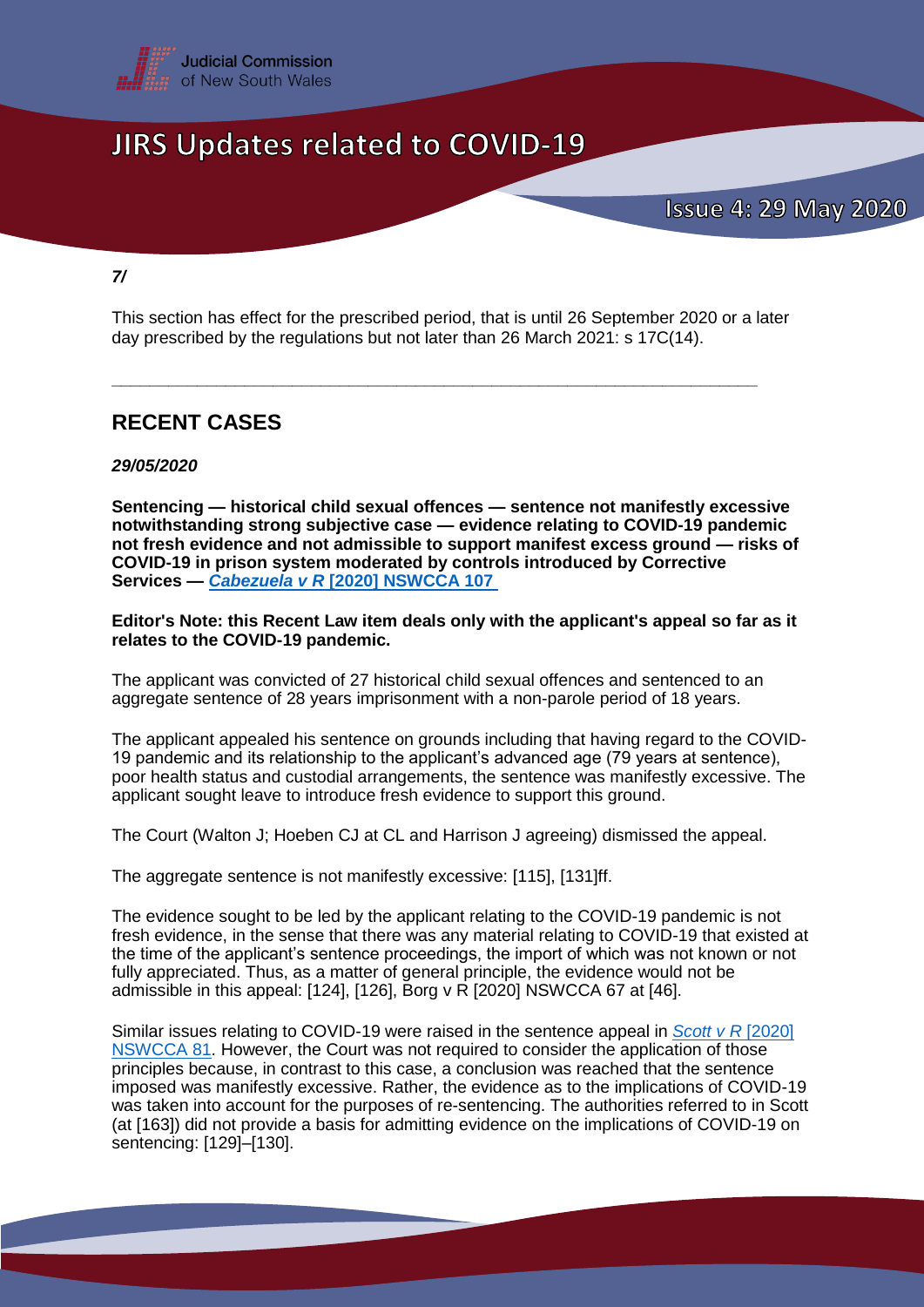

#### *8/*

The evidence of COVID-19 was directed to the additional burden that the applicant may suffer in custody due to his age and health, a factor which was given considerable weight by the sentencing judge. The new evidence relied upon may not be utilised to impugn the sentencing judgment which is not otherwise susceptible to challenge on the manifest excess grounds: [131].

This is not a case where the receipt of the material in question may have impacted upon the sentence imposed, or where a comparatively short sentence may have been affected by new evidence of an additional burden which fell upon the applicant. The nature of the offences and the offending are of such seriousness that, even if substantially greater weight were given to these subjective factors of age, infirmity of health and additional custodial restrictions such as limitations on contact and exercise due to the effects of COVID-19, no different sentence would properly follow: [132].

Despite initial fears, the prison system has not been the source of any outbreaks of COVID-19, such as the type that has occurred, for example, in aged care facilities. It may be accepted the applicant would be anxious about the present circumstances but the risks he faces are moderated by the controls introduced by Corrective Services and the vigilant screening of prison staff: [133].

**\_\_\_\_\_\_\_\_\_\_\_\_\_\_\_\_\_\_\_\_\_\_\_\_\_\_\_\_\_\_\_\_\_\_\_\_\_\_\_\_\_\_\_\_\_\_\_\_\_\_\_\_\_\_\_\_\_\_\_\_\_\_\_\_\_\_\_\_\_**

### *15/05/2020*

**Appeals — re-sentencing — child sexual assault — 72 year old applicant with preexisting medical conditions — sentence manifestly excessive given exceptional nature of case — potential impact of COVID-19 pandemic considered on re-sentence —** *Scott v R* **[\[2020\] NSWCCA 81](https://www.caselaw.nsw.gov.au/decision/5ea619e3e4b0f66047ed8d41)**

The applicant was convicted of multiple offences of child sexual assault and sentenced to an aggregate sentence of 6 years with a non-parole period of 3 years, 6 months. The applicant appealed against his sentence on the ground of manifest excess.

With the COVID-19 pandemic unfolding in Australia, the applicant submitted that he was at a high risk of contracting the virus, being 72 years of age and suffering from a number of ailments including asthma, "pre-type 2 diabetes" and atherosclerotic disease.

The Court (Hamill J; Brereton JA and Fagan J agreeing) concluded, in the exceptional circumstances of this case including the objective seriousness of the offences and the applicant's compelling subjective case, that the sentence was manifestly excessive: [150]– [153]. The submissions regarding COVID-19 were taken into account in re-sentencing the applicant to an aggregate sentence of 5 years with a non-parole period of 2 years, 6 months.

Regarding the effect of the pandemic, the Court disregarded the material relied on by the applicant from media articles, opinion pieces and web-pages extracted from "WebMD", and took into account the material the applicant, and respondent, provided from Justice Health or